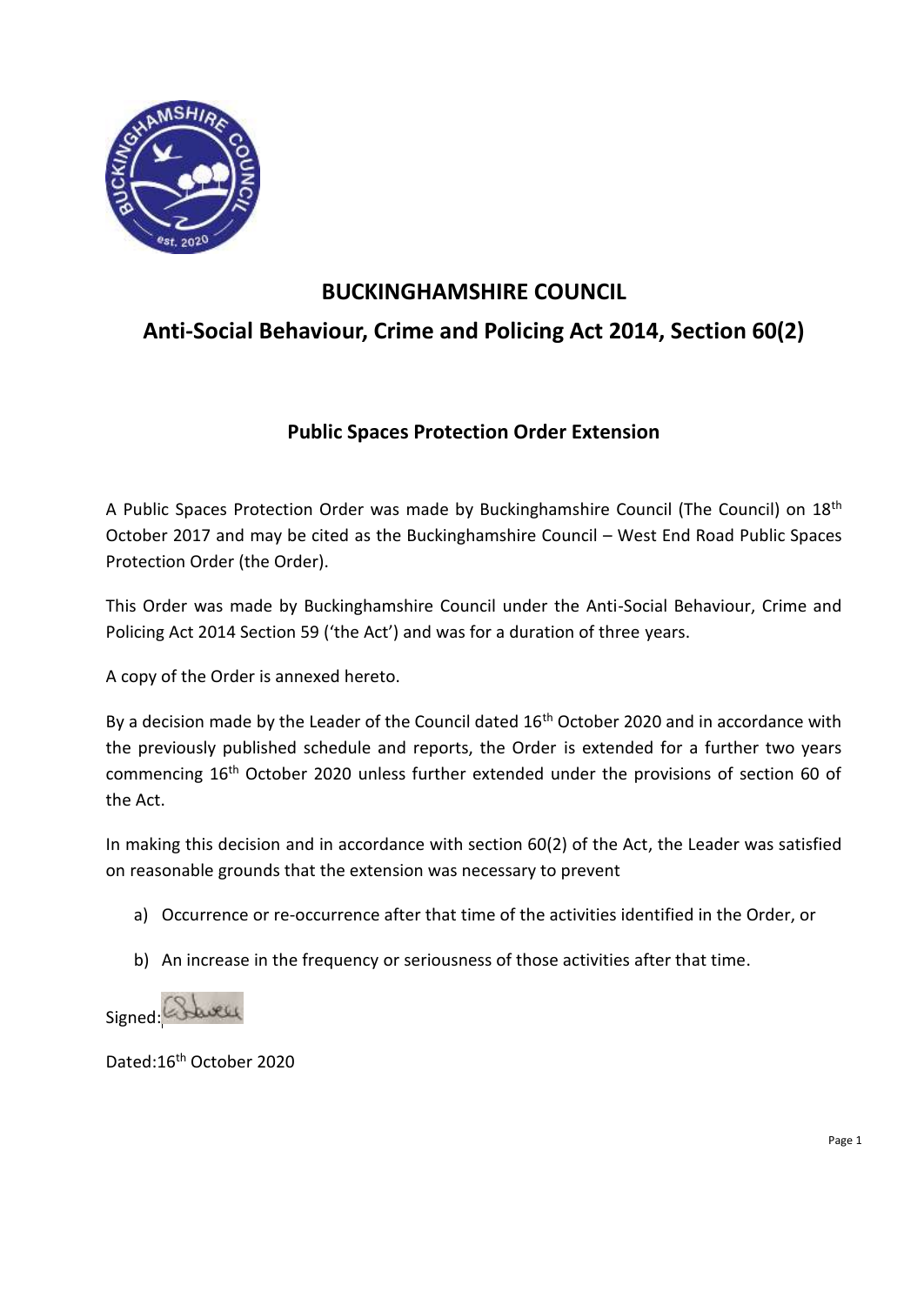## **WYCOMBE DISTRICT COUNCIL Anti-Social Behaviour, Crime and Policing Act 2014, Section 59 Public Spaces Protection Order**

The Order may be cited at the Wycombe District Council – West End Road Public Spaces Protection Order 2017.

Wycombe District Council ("the Council"), being satisfied that the conditions set out in Section 59(2) of the Anti-Social Behaviour, Crime and Policing Act 2014 ("the Act") have been met in relation to the highway subject to this Order, namely that the premises adjoining the highway and in the close vicinity have suffered from criminal activity such as damage to fences and walls, and anti-social behaviour including littering, people loitering drinking alcohol, and noise and nuisance from people passing through the area via the footpath. Accordingly these activities have had a detrimental effect on the quality of life of those in the locality, or it is likely that these activities will be carried out in the area and have such an effect. The Council is also satisfied that the effect, or likely effect, of the activities is, or is likely to be, of a persistent or continuing nature and these activities are unreasonable and justify the restrictions imposed by the notice, and that it is in all circumstances expedient to make this Order for the purpose of reducing crime and/or anti-social behaviour in a public place.

The Council in exercise of its powers under Sections 59, 64 and 72 of the Act and under all other enabling powers, hereby makes the following Order:

- 1. The public right of way described in Schedule 1 to this Order shall be restricted at all time except for those persons listed in Schedule 2. This Order authorises the installation of gates which will enforce the access restriction (shown in green on the attached map). The aforementioned gates shall be installed and maintained by the Council. The gates will be locked and unlocked when appropriate by key/code holders.
- 2. The alternative route for pedestrian access is detailed in Schedule 3.
- **3. Any person, other than those persons listed in Schedule 2, who is found on the highway described in Schedule 1, will be in breach of this Order and liable to a fine or penalty described in Schedule 4.**

### **Schedule 1**

The highway in question is that highlighted on the map attached to this Order, being the public right of way (known as footpath HWU/80/1) running between West End Street and Desborough Avenue, behind the houses on West End Road. Access onto the highway is forbidden at all times to all persons except those listed in Schedule 2.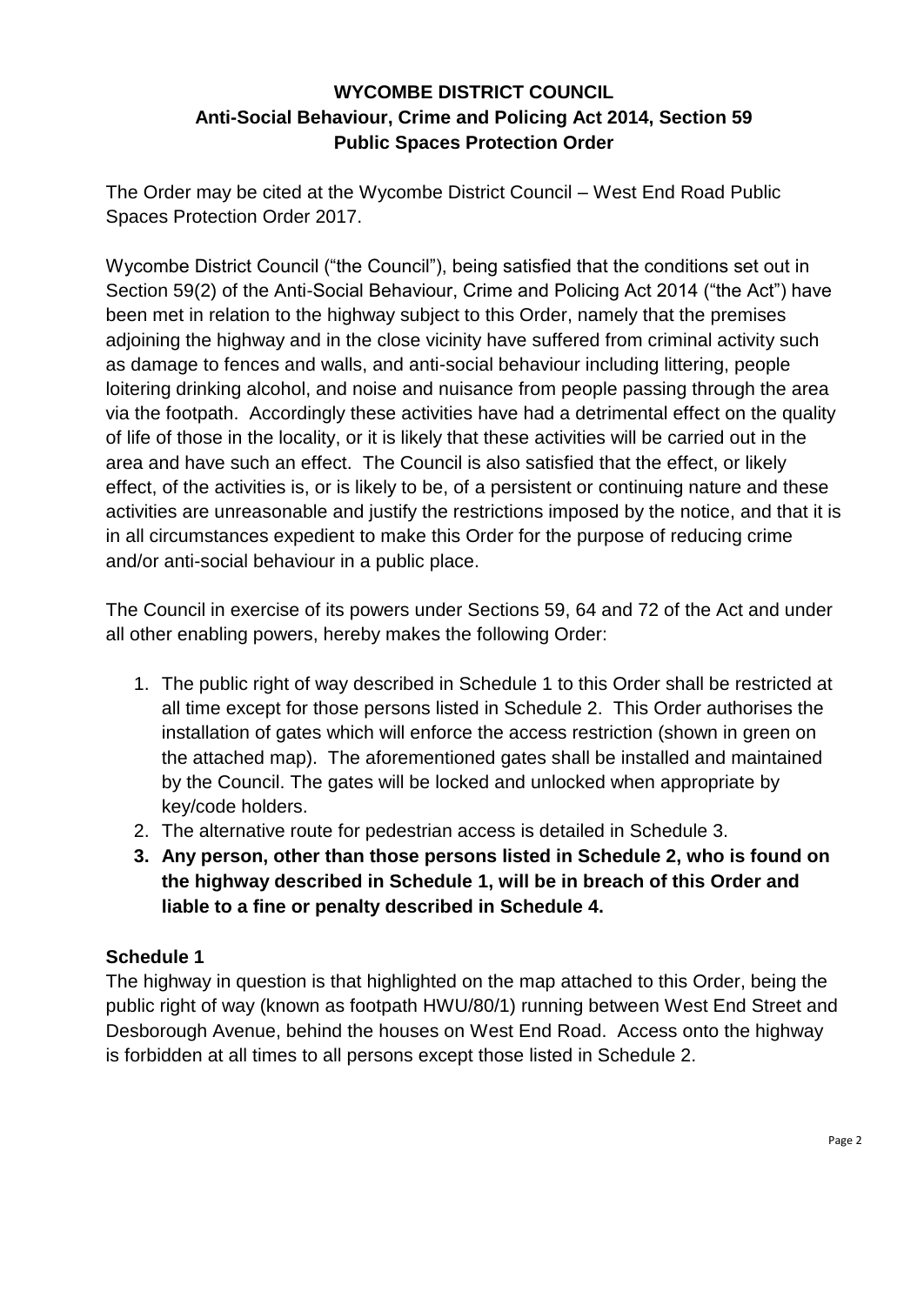### **Schedule 2**

Nothing in Schedule 1 relating to access only shall apply to:

- a) Fire brigade, police or NHS staff when in the exercise of their duties.
- b) Employees, contractors or agents of statutory undertakers in relation to gas, electricity or water or telecommunications apparatus as defined in the Telecommunications Act 1994 situated in the relevant highway in connection with the laying, erecting, inspection, maintenance, alteration, repair, renewal or removal of any relevant apparatus.
- c) Council staff and its authorised contractors when in the exercise of their duties.
- d) Those residents or business owners whose properties directly adjoin the highway specified in Schedule 1, who have a legal right to access the highway. These residents and business owners will be given access via the use of a key/code to unlock the gates. All such persons must ensure that the gates are closed and locked immediately after they are used.
- e) Persons using the highway with the express permission or on the direction of a duly authorised council officer in this regard.

#### **Schedule 3**

The alternative route for pedestrian access is via West End Road (shown in blue on the map).



#### **Schedule 4**

1. It is an offence for a person without reasonable excuse to engage in activity that is prohibited by this Order, in this case to access or use the highway defined in Schedule 1.